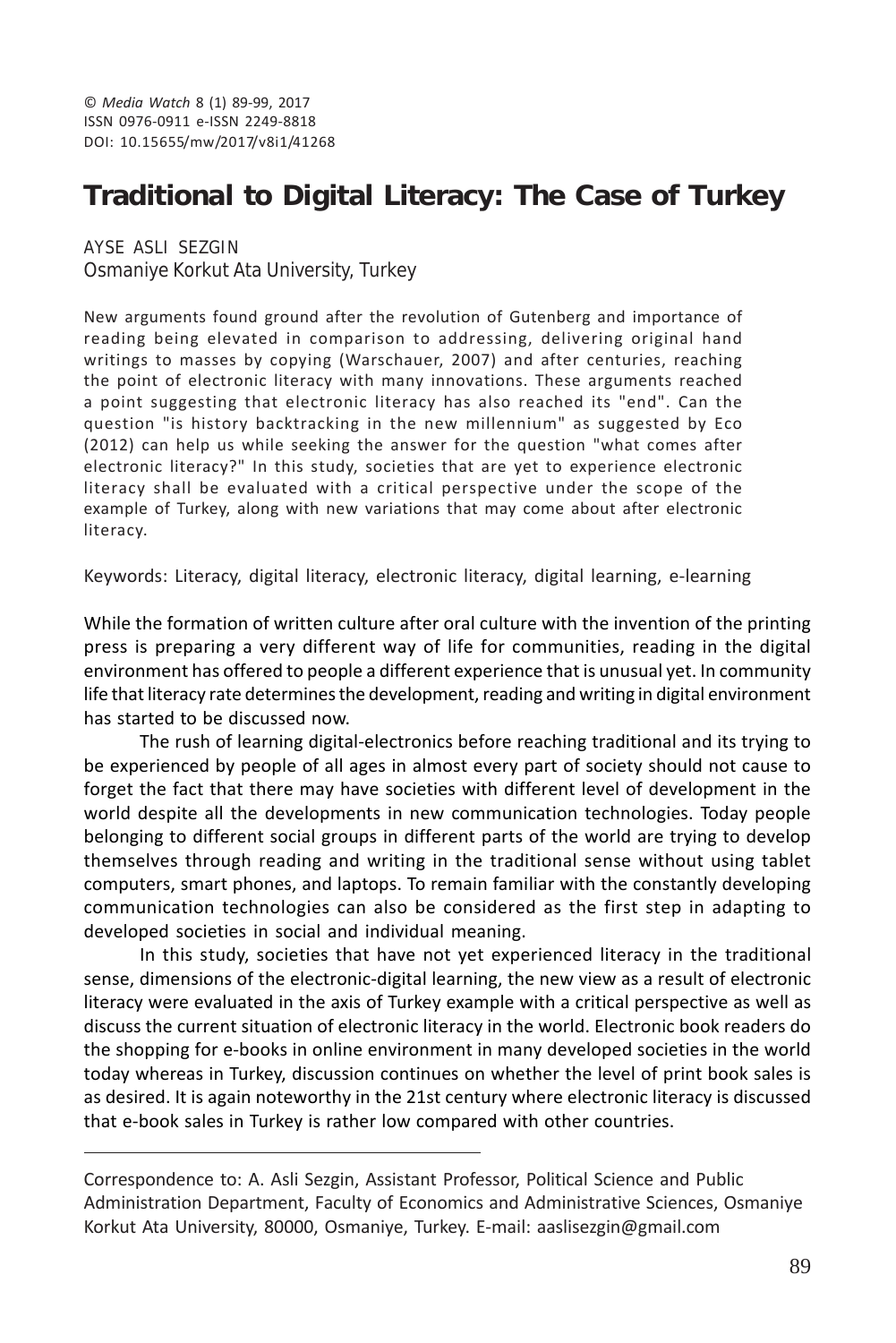In the scope of study on digital learning topics, information was provided on the overall situation by giving place to the initiative on the use of new technologies applied in primary education in Turkey and distance education topics that can be regarded as a new application in the field of higher education. Likewise, attempts on e-learning in the private sector in Turkey and the current situation were included in the scope of the study.

# **Review of Literature**

Traditional Literacy and Literacy in Turkey

As it has not only an excellent definition in the literature, a general description of literacy concept that includes its basic features needs to be made. By establishing World Literacy Program (1966), The United Nations Educational, Scientific and Cultural Organization (UNESCO) noted literacy under the basic human rights. Within the scope of this right, the point of supporting to individuals for meeting the educational needs was emphasized. Literacy is not a privilege, on the contrary it should be considered as a right (Keefe and Copeland, 2011).

Definitions of literacy made by the United Nations or other international organizations should be considered, the concept should be evaluated globally, not in local or national meaning. According to definition of UNESCO in 1957, literate was defined as "The person performing reading and writing by understanding in his daily life". As different from the first definition, in another definition made in 1966, "performing the literacy process in the society functionally" was emphasized. The presence of sociocultural, ideological and political influences also began to be mentioned over the time in the definitions made on literacy. It is possible to reach to the consequences from the definitions made on literacy that all people have the ability to read and write, reading and writing is a right that every human being should have, literacy is an important factor in building links with other people, it requires communication and interaction (Keefe and Copeland, 2011).

Literacy defined by Organisation for Economic Co-Operation and Development (OECD) as "to reflect of individual this knowledge and potential on written texts to reach his goals, to improve his knowledge and potential and to ensure participation in society" could also be interpreted as to be able to understand, interpret, create, use in communication process printed and written material in different contexts. In the definitions of literacy concept, cognitive, emotional, socio-cultural, cultural, historical, creative and aesthetic aspects of this concept should also be addressed (Kennedy, et al. 2012).

Today, it is possible that changes in our understanding of the literacy concept may occur. Multiple literacy or literacy as a social practice could be regarded as the sense makings emerged as a result of these different perspectives. Sense making ways that developed in addition to spoken language (art, music, etc.) allowed literacy to realize in different dimensions. Now the texts enriched with visuals are more attractive for young people. The point that should be emphasized in multiple literacy approach is that the fact of different cultures could make different sense makings should always be noted. (Harste, 2003).

Literacy has the feature that it is a connection point among the social, economic and environmental dimensions of sustainable development as well as it contributes to the establishment of peace culture in social order. 15 per cent of the world's population still doesn't know how to read and write. 63 per cent of this 15 per cent rate consists of women. It is also estimated that 250 million children of primary school age worldwide are deprived of basic reading, writing and arithmetic (UNESCO, 2015).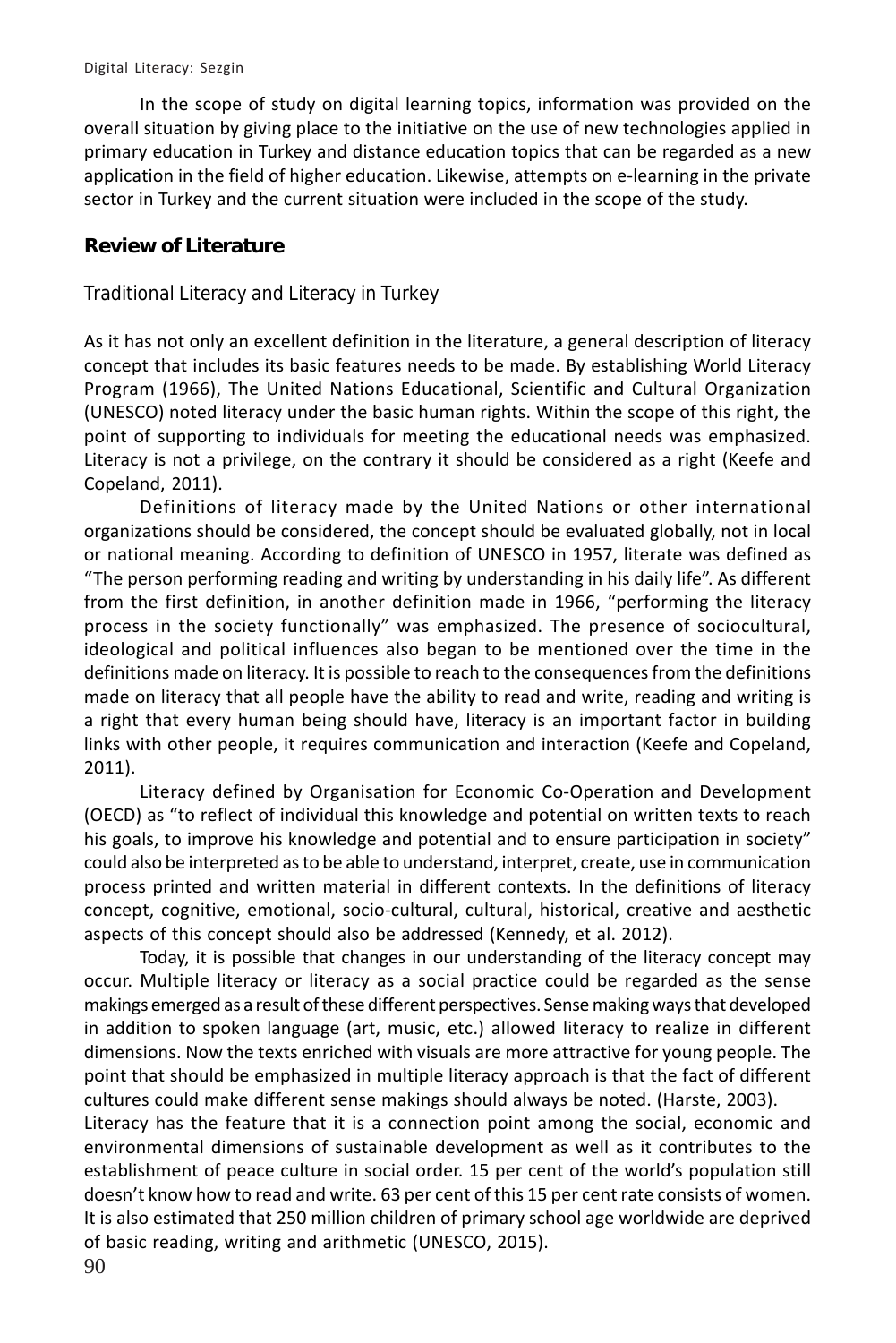While contributions of different types of literacy beyond the traditional sense of the literacy to individual and community life is being discussed in societies where there are no barriers to literacy, as it can be seen, it can also be said that there are societies that have not met with the literacy yet in world's population. Other than this, parts that do not have the necessary equipment and skills for new types of literacy could also be found even in societies with dense population of literate.

While explaining the concept of conventional literacy, an activity that covers our daily life practices such as reading, writing and listening, and that has a significant role in helping us communicate by revealing and making sense of symbols is encountered. Inconventional literacy, sociocultural contents are detailed and expanded via communication tools (Gates, Jacobson, Degener, 2004). After accessing information in the electronic environment, new opportunities were introduced for individual learning with "digital learning" methods. Contrary to heteronomous learning habits, it is now possible to access information individually (Peters, 2000).

In Turkey, the total population rate aged 25 and above and illiterates was 5.6 per cent in 2014 and this rate is 1.8 per cent for men and 9.2 per cent for women (TULK, 2016). Again, according to education statistics of 2015 received from Turkey Statistical Institute (TULK), the rate aged 6 and above and illiterates is 3.78 per cent, the rate of illiteracy for men is 1.29 per cent and it was calculated as 6.28 per cent for women (TULK, 2015).

Turkey's perspective on literacy and lifelong learning was included in National Education System due to compulsory basic education. Social cultural and educational changes that started in the year 1923 in Turkey form the basis of transition from traditional literacy experiences to e-learning applications today. As in other parts of the world, also in Turkey, related with literacy concept it should be focused on not only to be able to read and write just as simple but also to learn the use of information by benefiting from the social experiences of individuals in a comprehensive and detailed way and to configure a new kind of literacy on information obtained (Onal, 2010). The concept of literacy should include the acquisition of functional information pertinent to everyday life as well as the development of basic reading-writing and basic skills and knowledge related to numeracy. Such an understanding of literacy would be an indispensable way of personal development. In order to ensure the personal and social development in Turkey, starting from the illiterate groups, all society should be brought to a multifunctional literacy level gradually (Gune<sup>o</sup>, 1994).

In Large Turkish Dictionary prepared by Turkish Language Institution, The literacy concept is defined as "a person, who can read and write, trained" (TDK, 2016). Today, however, beyond of this restricted definition, literate concept, which is added as a subordinative to the end of especially different words, can be used in various senses. Such literacy concepts as computer, environment, economics, graphic, legal, digital, politics, web, critical, media, consumer literacy have started to come up frequently in everyday life and means to have the basic knowledge and skills in the relevant field (Kurbanoglu, 2010).

#### Digital Electronic Literacy

In a different form than conventional literacy, literacy concept in 21st century is considered as to ensure a networked society to participate in new communities in this network and its ability to use it efficiently. To participate in different communities, to move easily in these communities, to benefit from these tools as a source of information, to perform the information exchange and social sharing are used to describe the new literacy concept. Literacy and literacy applications are changing rapidly as not previously experienced, by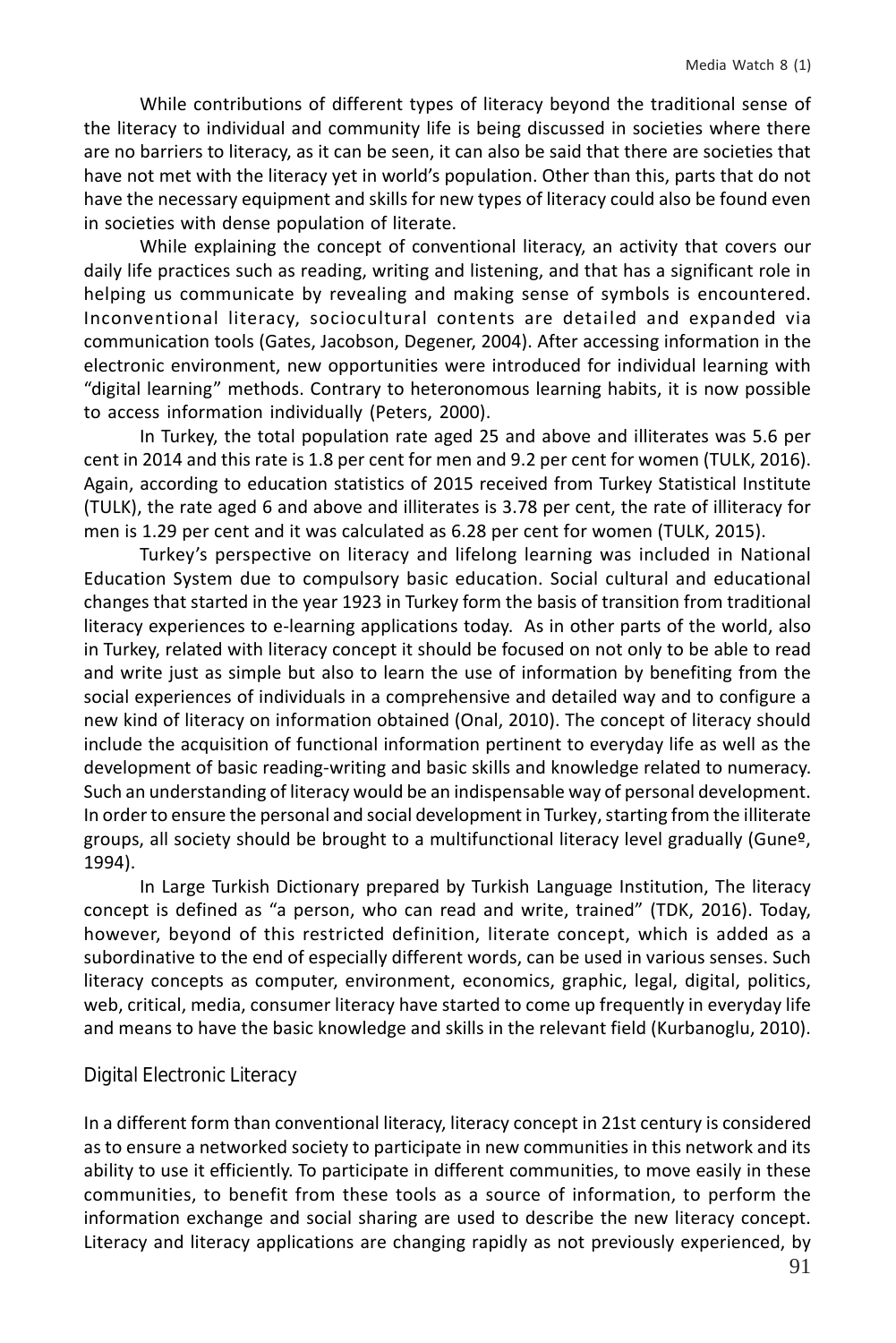#### Digital Literacy: Sezgin

the development of new technologies, it has become difficult to observe the effects of these changes in digital technologies. The use of digital technology at homes and in the workplaces as a part of everyday life can be considered as a new social revolution actually. Many routine of daily life was changed with easy access to the Internet, access to information accelerated, having fun through social media was presented to us with different options. This change is also observed in the text prepared for learning (NSW Department of Education and Training, 2010).

As a result of electronic literacy entered into everyday life in this way, in a classification made by considering especially young people's cognitive development and social interaction, types of using digital media and characteristics of these usages are grouped under four headings, which can also be considered as kinds of digital literacy (Green and Hannon, 2007):

- (i) Digital users using blogs when there is limited time to create content in Web environment,
- (ii) The creators who design web pages, publish photos and videos along with content creation,
- (iii) daily users who use short messaging services, blogs, e-mails as an indispensable activity of daily life,
- (iv) Information collectors who use such information sources as Google, wikipedia.

Increasing media convergence started to make the boundaries between media and information sources blurry day by day. Computers and internet environment on that particularly young people spend more and more time within the leisure time experiences have brought a new dimension to learning by getting information, expressing themselves through their creativity, playing, developing personal relationships. Internet, computer games, video in digital media, mobile phones and other modern technologies presented us new communication medias that allow to see the world from different perspectives. To be able to understand the new culture all transferred from these environments is called as digital literacy (Buckingham, 2010).

Digital literacy transition process is explained by experiencing three different stages, the first stage is the start of computer use in public in the 1980s, the second stage is that internet entered into our everyday lives in the 1990s and the last stage is the emergence of a networked knowledge economy (Dobson and Willinsky, 2009).

Television that replaced cinema and newspapers in the 1950s left its place to web technologies in the new century. Our future is also determined as a result of adaptation to this new technology we provide. It is possible to say that differences are experienced in our ability to think too with the help of this new technology offers an interactive environment instead of passive traditional media tools. Web media that presents information and entertainment to us in a variety of ways also encourages us to be dynamic thinkers. Impatient person created by modernism can decide quickly in what he can do in his own time with the help of these new technologies (Gilster, 1997). While digital literacy is presenting us the opportunity to reach to the more resources in a short time with the help of these new web technologies, unlike traditional literacy, it also appeals to the imagination with its rich content and brings a different dimension to literacy.

92 Gilster (1997) perceived digital literacy in very general perspective and explained it. Digital literacy concept that Gilster defined as the ability to use various information in digital environment by taking them from their resources was concerned in the same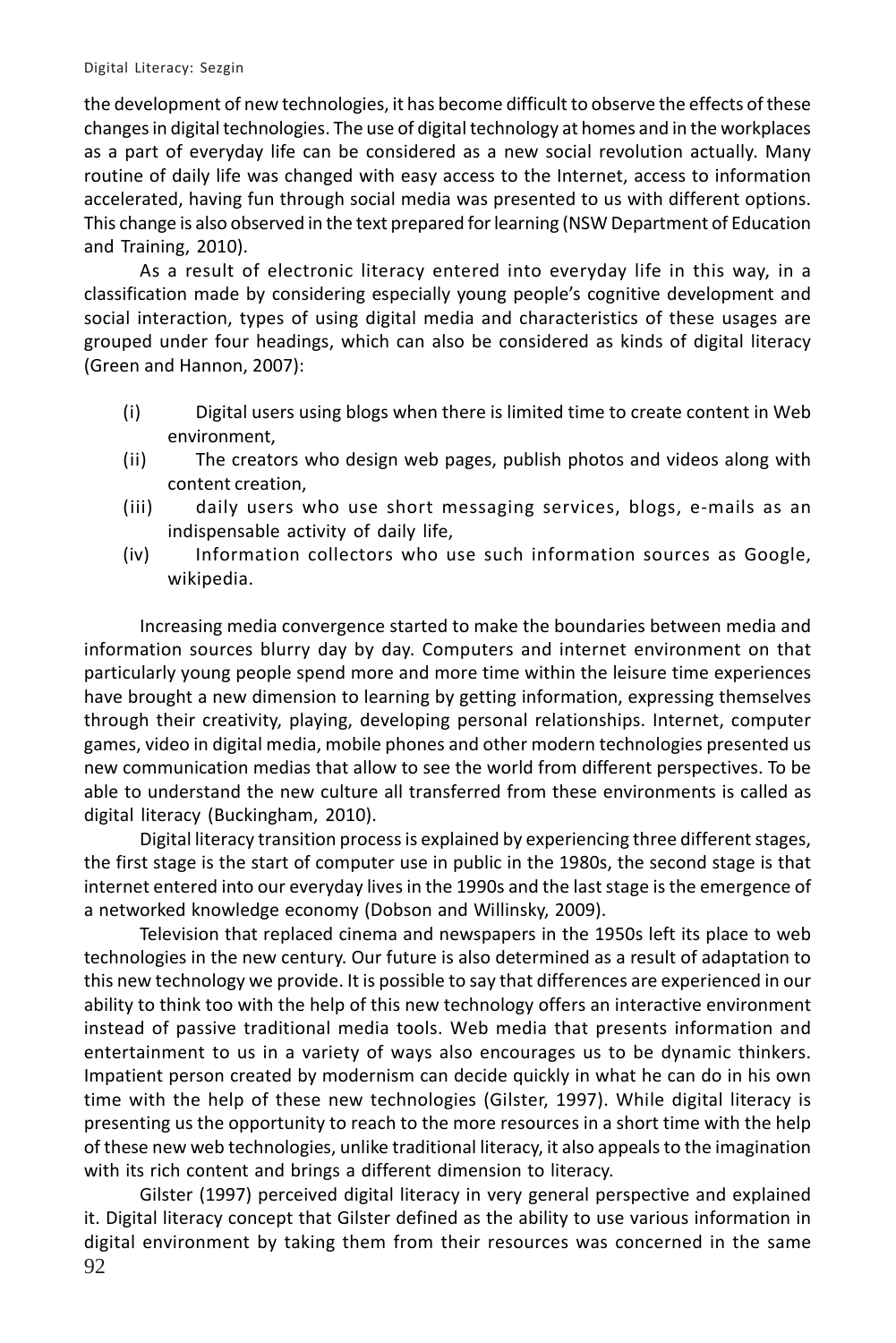framework again in the 1990s and was defined as ability to understand and read texts in multimedia environments (Bawden, 2008). It should not be failed to notice that digital literacy concept is far beyond to be able to use electronic medias physically. To be able to evaluate the information presented in digital media with a critical approach and to create new information from these environments can be considered among the features needed for digital literacy as well as different types of literacy (such as visual, productive, creative) (Jones and Flannigan, 2006).

Prensky (2009) who explains deep differences between the previous generations and today's young people with digital natives, digital immigrants concepts argued that it can be reached to digital wisdom by adopting the concept of this new generation's understanding system in 21st century. Digital wisdom is defined as a concept that is arising out of the use of digital technology and developing the cognitive power and is used to improve our abilities beyond the capacity we have at born. Technology that has a quite complicated and complex structure will not be enough alone to solve the problems. At this point, individuals who have reached the digital wisdom and have the capacity for good judgment with the possibilities offered by technology can be mentioned. After the interaction of the digital technologies with the human mind, these new technologies can be used more effectively in everyday life, differences between young people and previous generations are decreasing (Prensky, 2009).

### Digital Learning

Behavioural, cognitive and constructivist approach are three different theories of learning used in the creation of learning environments. However, these theories developed in the periods that the technology did not affect the learning environments yet. In the last twenty years, technology has influenced each area from our communication medias to our daily living areas. With especially the impact of technology today, the key trends about learning can be listed as the following (Siemens, 2013):

- During the learning it is possible to have knowledge about many different areas.
- Informal learning is an important aspect of the learning experience. Personal networks, virtual communities have started to play an important role in the informal learning process today.
- Learning is an ongoing process lifelong.
- Technological tools have been redefined by changing the way of learning.
- There is a need for an approach that will determine the details of the information management between individual and organizational learning.
- Learning theories should be supported with technology.
- A new perspective of where we can get information should be added to the perspective of what and how we will learn (Siemens, 2013).

New digital learning process in that technology and communication is together is noteworthy in the digital age. Connectivism brings a new dimension to learning activity in this new learning environment (Siemens, 2013). Contrary to superficial learning, it can be defenced that digital learning encourages depth learning by developing personal skills, by providing the use of higher quality tools in the learning environment and by providing access in a broad range. A variety of tools can be used in digital learning that enables learning activity to achieve a more robust structure with the use of technology in an efficient and conscious way. These tools also improve the quality of learning activities.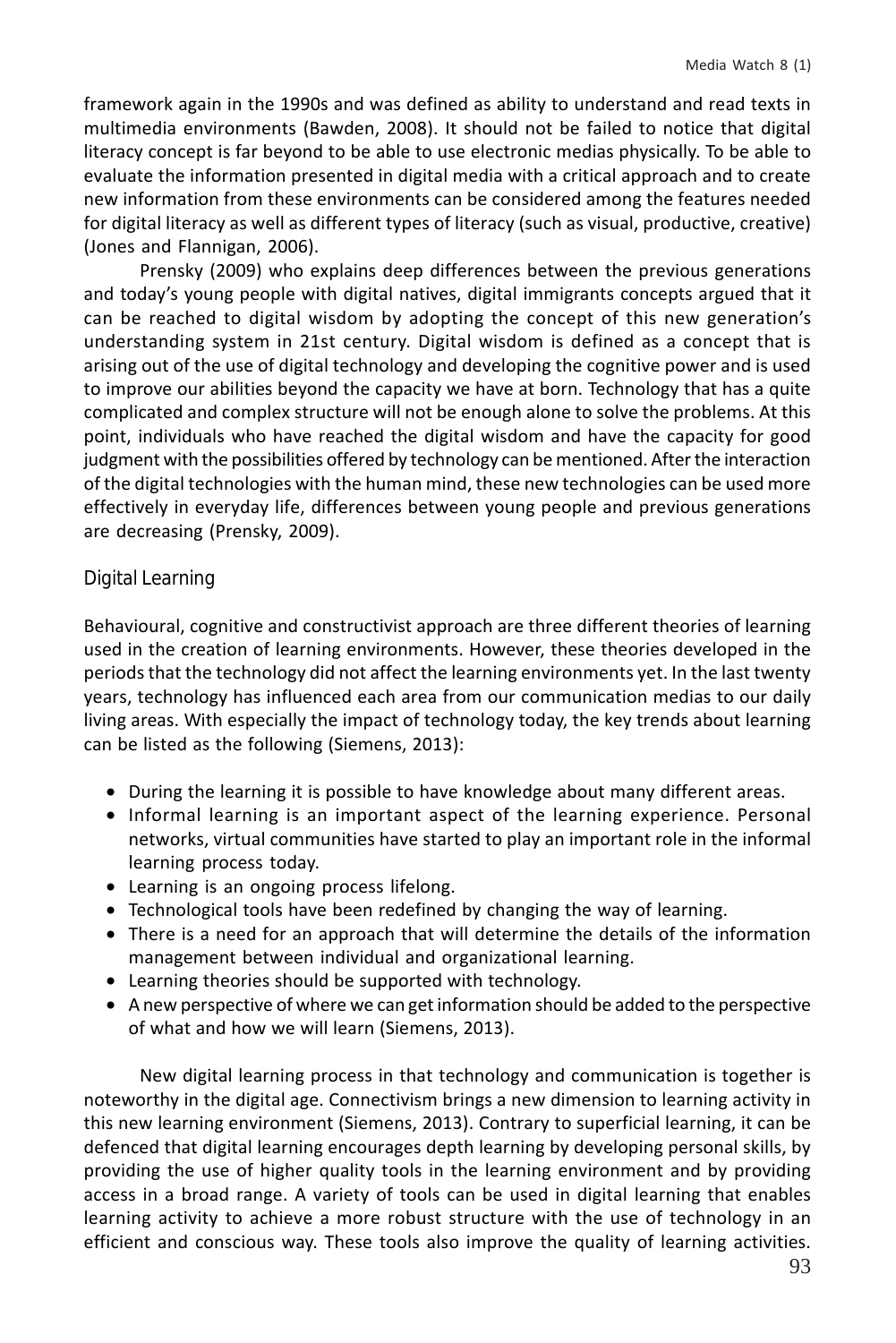Technological applications used in classroom, online courses, professional communities and platforms, software providing high-level accesses are examples of these tools. Digital learning contributes to learning activity with such new strategies as online learning, competency-based learning (VanderArk and Schneider, 2012).

It is actually a fact that we are familiar with digital literacy through tools such as television, computers, we make readings from digital media on different occasions every day. As a part of everyday life, we realize digital media reading from online newspapers, social media networks, our smartphone applications (Gasouka, et, al., 2014). These everyday experiences related to digital literacy and digital learning vary depending on development level in societies of different cultures. Beyond the societies showing the rapid development of new technologies, societies following these developments later but an equal development level cannot be seen in every part of society as well as the societies that have not used these developments yet can be mentioned.

### **Electronic Literacy and Electronic (Digital) Learning in Turkey**

Information acquisition processes that were carried out passively in the past have become an active participation structure today. Printed learning materials and traditional information channels have become a rich structure with the help of Internet entered into our lives. New applications Internet offers us (e-mail, social networks, electronic books etc.) have become new learning channels. Digital learning has become more important with the impact that knowledge and technology has in the transition to an information society and as a result of the increase in distance learning requirements. Digital learning is defined as learning that can provide to receive information as much as requested at any time and place beyond formal education. (Yamamoto, et.al., 2010).

In a study conducted in 39 countries that are from the Balkans to the Caucasus from Scandinavia to the Arabian Peninsula and covers North Africa area it was investigated that how much e-learning technologies are used in these countries and to which extent this technology is utilized. According to the results of this research it was observed that elearning technology is used quite efficiently in many countries, including Turkey. But lately in formal and distance education applications this e-learning concept is thought to start to discharge rapidly (Yamamoto, et.al., 2010).

Fatih Project is considered as one of the major projects carried out in digital learning in Turkey. Increase Opportunities Technology Improvement Movement in Turkey

 (Fatih) has aim to integrate information communication technologies into the education systems. A transformation aimed at education and training with the project initiated in 2012. In project scope interactive boards were placed in the designated pilot schools, tablet computers were distributed to teachers and students. It has purposes, such as to provide hardware and software infrastructure of project, the preparation and management of educational electronic content. A number of problems have been identified according to results of study conducted in pilot schools under the project. Among these issues prominent ones are that prepared technological environment is not used by teachers and students at conscious and the desired level, especially teachers should be given the necessary information about technical support, electronic content is inadequate (Pamuk et al, 2013).

Fatih Project has been also the subject of various debates since it was brought to the agenda. Opinions regarding the education given with technological tools would be harmful or helpful are put forward. Also, the positive outlook is also seen as it is emphasizing that it is an important point that the project uses technology, which is one of the main tools for removing social inequality (TED).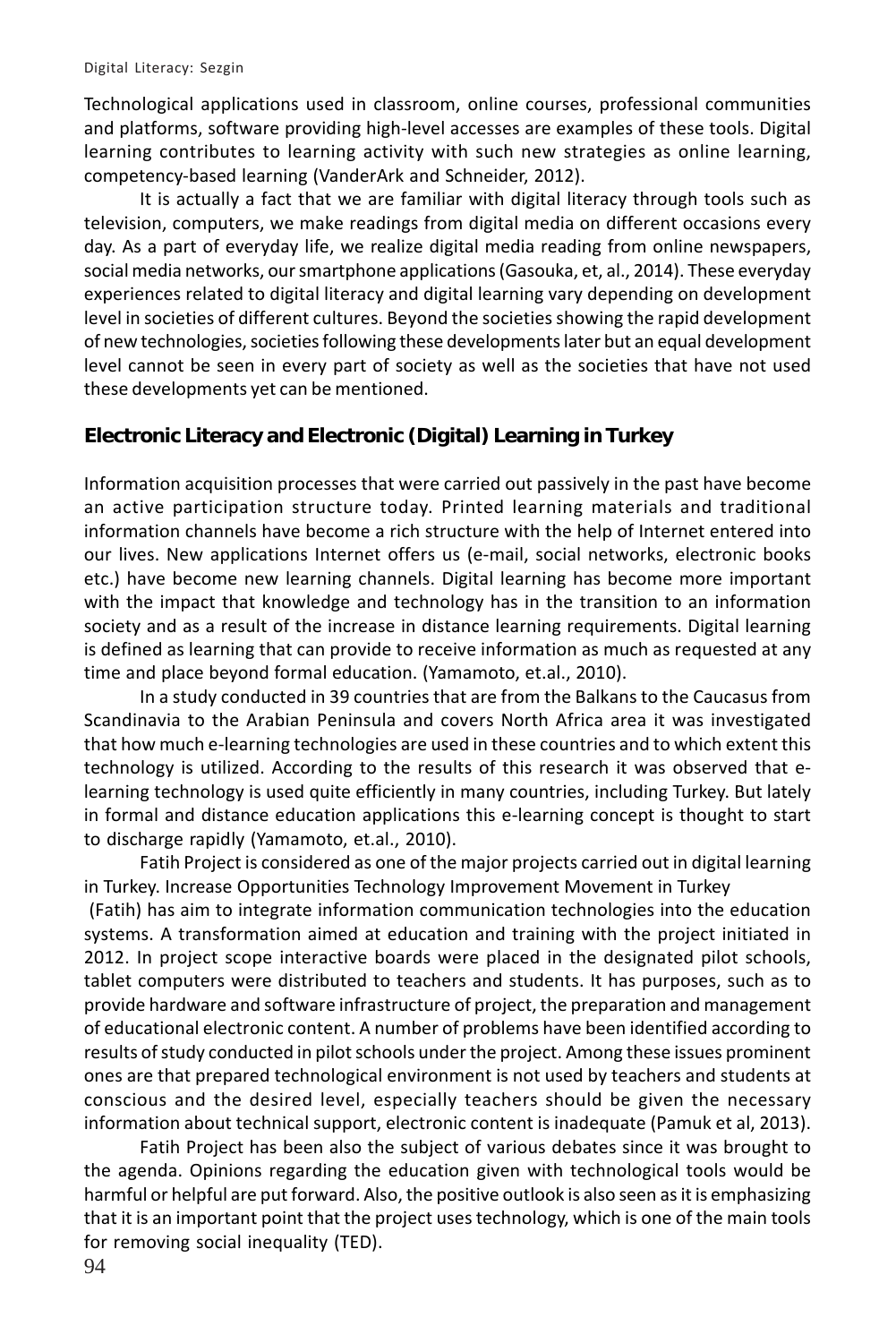Another study on e-learning subject is the development of open course proposal. Open educational resources are all kinds of course resources that enable you to access and use courses as open and free in the Internet environment. This application started in the late 1990s in the World whereas it started first in 2006 in Turkey. The decision of establishing Open Access National Policy was taken in order to carry out the open access movement in a unity in Turkey in December 2005. In 2006 Open Access Declaration was created and a committee was formed named Open Access Advisory Committee. After all these developments, it was determined that universities in Turkey experienced a number of problems about open education. It has come to the fore in these issues that the problem of course resources' copyrights, textual-based studies are often preferred but not to take enough advantage of multimedia, not to introduce education with open access enough. (Baysal et al, 2015).

In Turkey Informatics Council Report (2002) the causes of the problems in open and distance learning in Turkey are grouped under three headings: According to this, it was defenced that Turkey has been unable to keep up with open and distance learning due to the lack of quality and standardization, inability to institutionalize-become brand and becoming wide spreading. Also, web content for teaching was ascertained not to be enough. In the same report, also the main problems with having failed expansion of distance education are expressed within the framework of such main problems as lack of structure in internet, failure of the legislation, failure to establish public (Gokdas and Kayri, 2005).

In a study about the subject that 313 off-campus students formed the working group in Turkey, impact of satisfaction status regarding e-learning process on the academic success has been tried to be examined. According to research results a number of recommendations on e-learning have been developed. The recommendations of more emphasis on the interaction process in e-learning, organizing events promoting the students' motivation, enriching the training content, increasing the interface usability are possible to be evaluated in terms of e-learning applications in distance education process in Turkey (Korkmaz, et al, 2015).

Distance education subject is considered in the framework of applications of elearning in education and especially further in higher education. In the 1990s e-learning subject that was brought to the agenda as a result of the inclusion of computers in the learning process accelerated the inclusion of e-learning methods in educational process of the organizations that became widespread with the mass production of standard training software. E-learning methods are used in the provision and increase of such management skills as management, leadership, communication, customer service, and quality management in organizations (Sarac and Ciftcioglu, 2010).

In this study that aimed to analyze the issue of digital learning in Turkey under different headings, research on e-learning applications in organizational sense was done after the education sector. It is possible to say that the most effective use of e-learning in Turkey is in the companies. E-learning it is widely used in behaviour trainings, in the trainings of promoting products and services, in vocational and technical education. According to industry figures on use of e-learning in Turkey by the end of 2010, 200 companies, 30 universities, and 15 public institutions are using e-learning. The sectors that use e-learning most intensive among companies are identified as banking and finance, telecommunications and pharmaceutical sector. (Hancer, 2010).

While studies carried out on e-learning in Turkey are being examined, the status for the use of electronic books preferred on e- learning and e-teaching applications should also be investigated. Electronic books which has been started to be used since the 1990s as a sub-branch of electronic publishing is a technology that has been used widespread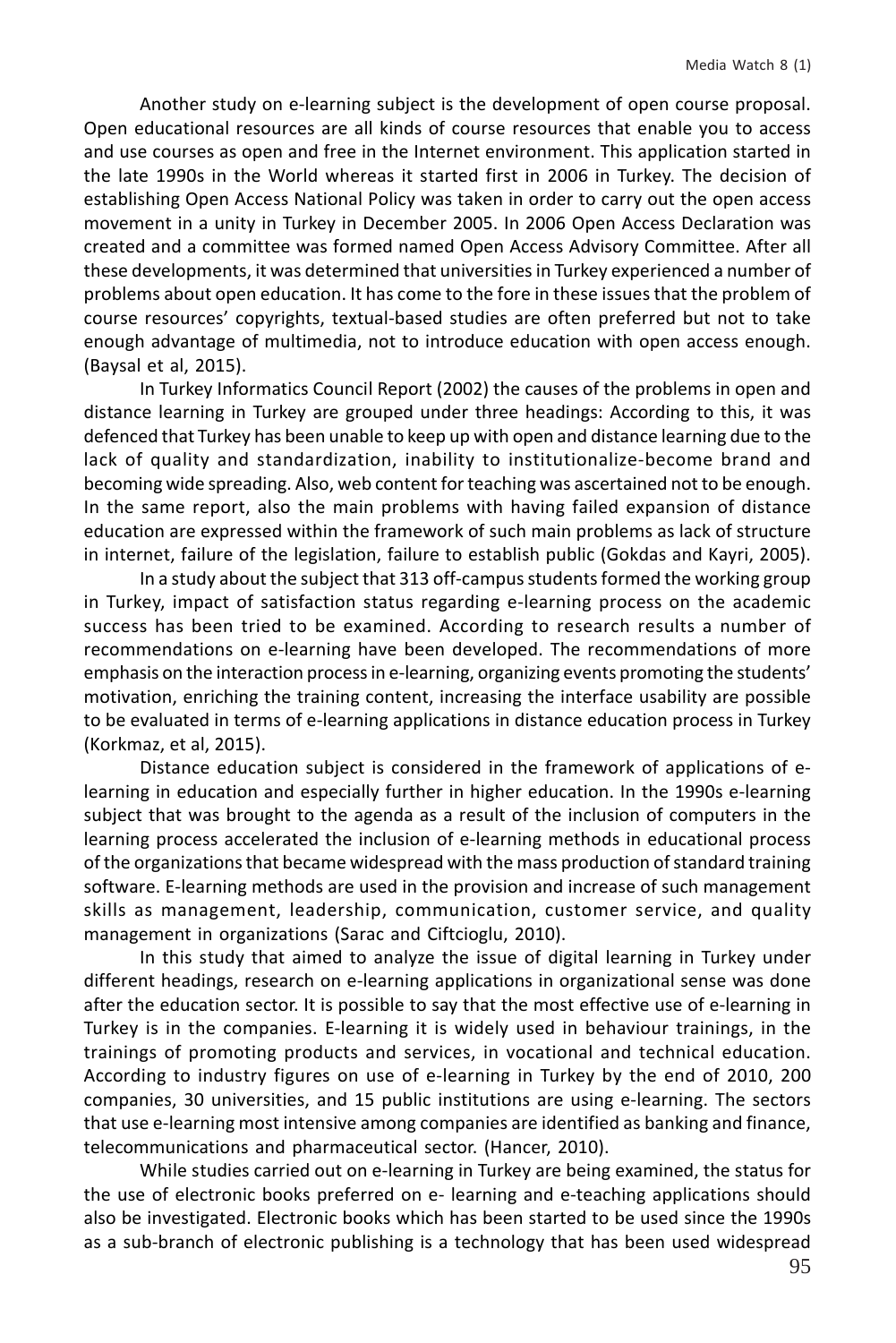personally in daily life in America and Europe as well as a learning and teaching tool started to be focused on its use in classroom and extracurricular time. Electronic books called e-book in short have become preferable because they are digital, portable and, they have a structure appropriate for searching and scaling. Criticism of any new technology was also made for e-books technology. Straining eyes, being difficult to read and dependence on computer screen are among these critics. However, in addition to the previously mentioned positive features, such factors as that they can easily be updated, they are environmentally friendly, they are easy for authors to introduce their works, they don't have printing costs and have less publication duration, they provide interactive environments, they can be customized for disabled people have an important share for ebooks that are increasingly being preferred by more people (Ongoz, 2011).

Although e-books and similar documents are shared on the internet in pdf format without being bound to any standard and technology, the commercial emergence of the ebook is considered to be November 2007. After this date that Amazon.com brought Kindle to market as a device for books, newspapers and blogs reading, sales of e-books in the US increased 115 per cent compared to 2010 according to the report of American Publishers Association in 2011. According to data released by Turkish Publishers Association in the same year, Turkey is not at the desired level in terms of e-book sales (Soydan, 2012).

In the Final Declaration of  $7<sup>th</sup>$  Turkish Broadcasting Conference by Turkish Publishers Association it was emphasized that some issues in digital broadcasting are needed to be paid attention, it was stated that care should be given for digital publications to be appropriate for the target audience, well-designed, visually appealing and user-friendly (TYB, 2016).

Although there are serious studies in America and Europe related with the issue which properties e-books and e-course books used as a learning and teaching tool should have, (e.g. The International Digital Publishing Forum, Electronic Book exchange, Open Reader Consortium) it is observed that there is no standardization on this aspect in Turkey. While considering researches on this subject in Turkey it is noteworthy that the number of studies based on theoretical and application in this direction is also not sufficient. Such institutions as universities, the Ministry of Education should be active in e-book technology in Turkey, studies on the introduction of this technology should be made (Ongoz, 2011).

In this part of the study, the projects carried out in digital learning under the Ministry of Education in Turkey, the applications of open class system in Turkey that is an important application of the digital learning and experienced problems, the situation in Turkey's elearning in the private sector and finally the situation of e-book technology in Turkey that has an important role under the headings of e-learning, e-teaching were given place. After the traditional literacy, e-learning activities that was put into practice as a result of electronic literacy that is increasingly spreading to more areas today has been wanted to be evaluated with a critical perspective on Turkey general.

Finally in this section, information shared by UNESCO due to International World Literacy Day on September 8 is needed to be placed. According to this, 758 million people worldwide and 7 million people in Turkey are illiterate. The majority of illiterate people are women and girls (UNESCO, 2016). When official data of TUÝK on the subject is also examined, it is seen that illiterate women population who is at the age 25 years and above is 9,2 per cent (TULK, 2016). This information should be taken into account in the studies that should be carried out on electronic literacy; existing problems on traditional literacy should be removed as a priority.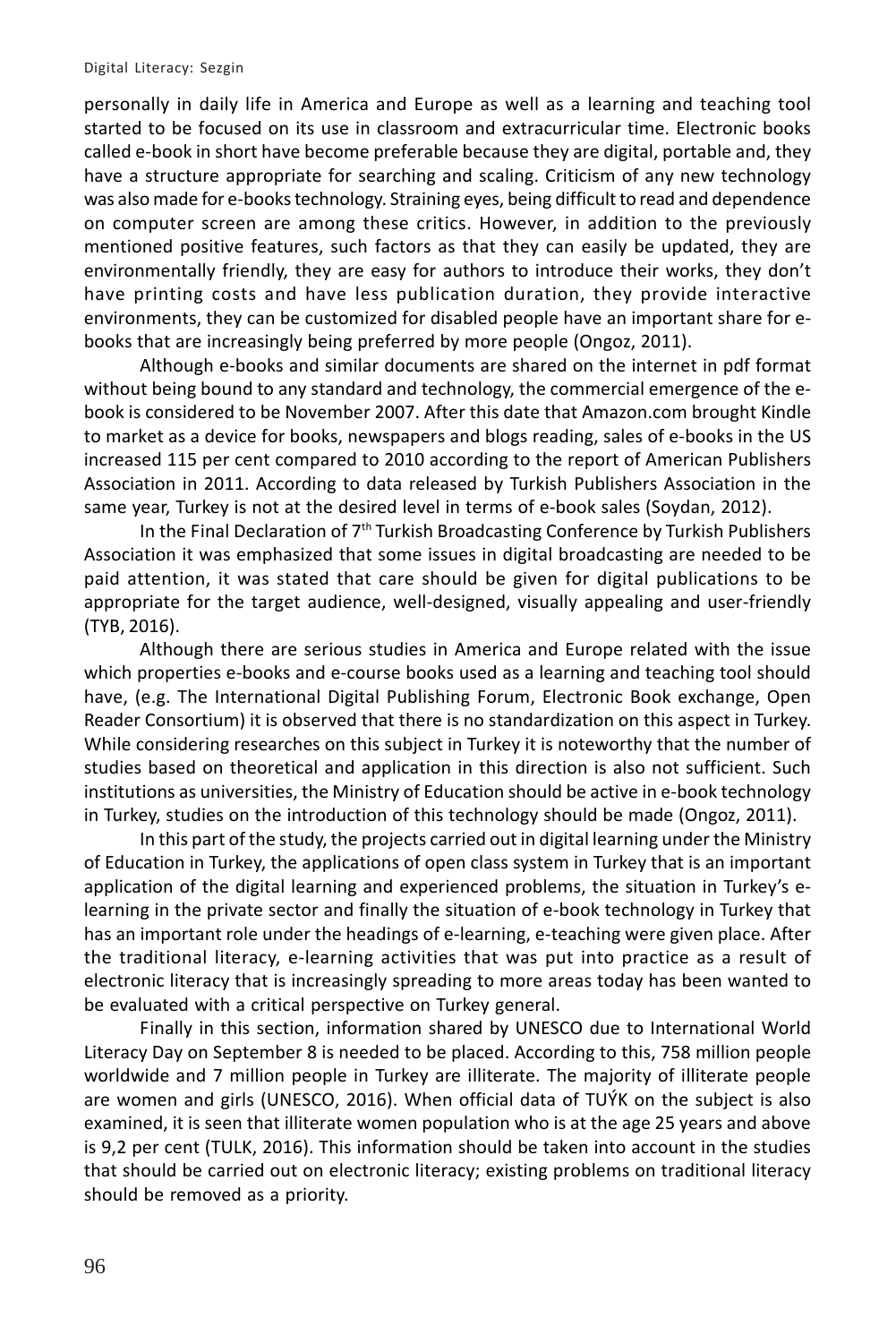#### **Conclusion**

Moving from the assumption that the habit of reading shows differences between societies and is an action that cannot be separated from cultures, are we aware of the existence of societies that are yet to experience this technological improvement, since "electronic literacy" has not experienced "the beginning" and thus is not near "the end" When we examine this subject from another point of view, are we aware that "reading" can differ with respect to personal traits as an individual habit, without separating the source as electronic or published?

Following the notions of literacy in its conventional manner and the new electronic literacy, we can talk about two arguments, namely; inability to achieve success in the modern world and inability to be oriented to the conditions of this modernity (Gee, 2012). Electronic environments, which are commonly referred to and which became an indispensable part of our daily lives presented the opportunity to change the notion of literacy and to carry out this activity on the digital platform. Another opinion regarding digital literacy and conventional literacy studies construct a bridge between the two, especially the opportunity to utilize different sources gaining literacy a versatile and strategic effort (Wood, 2011). Following the introduction of electronic literacy that presented concepts such as mobile learning or digital learning, it has become possible to access information from anywhere and anytime (Hutchison, Beschorner and Schmidt-Crawford, 2012).

Instead of the classical learning theories in the world's different regions, digital technologies that encourage in-depth learning are used. In these new environments that forefront personal skills and do not have access restrictions, visual materials, online platforms that use high technology, simulations, mobile applications, publishing environments that allow users to create content draw attention. A lot of information from mathematics to history is taught in more detailed and memorable way through these opportunities offered by digital technologies. Digital-electronic literacy that envisions the perception of digital environment in a conscious way is located on the basis of this teaching and learning activity.

E-learning technology and electronic literacy that is one of the most important reflections of developing new technologies to our everyday life has become one of the essential elements of society life. When examined the studies conducted particularly in Europe and America about this technology, the fact that much more research on the subject should be done and projects should be generated in Turkey must be mentioned. While these research and projects are implemented, the level of acceptance of these technologies in the sociological sense and adapting to these technologies should also be analysed properly.

# **References**

- Bawden, David. (2008). Origins and concepts of digital literacy. *Digital Literacies: Concepts, Policies And Practices*, 30, 17-32.
- Baysal, Aydan Þen, Çakýr, Hüseyin, Toplu, Mehmet. (2015). Açýk eðitim kaynaklarýnýn geliþimi ve Türkiye'de uygulama alanlarý. *Türk Kütüphaneciliði*, 29 (3), 461-498.
- Buckingham, David. (2010). Defining digital literacy. In Medienbildung in neuen Kulturräumen*. VS VerlagfürSozialwissenschaften*, 59-71.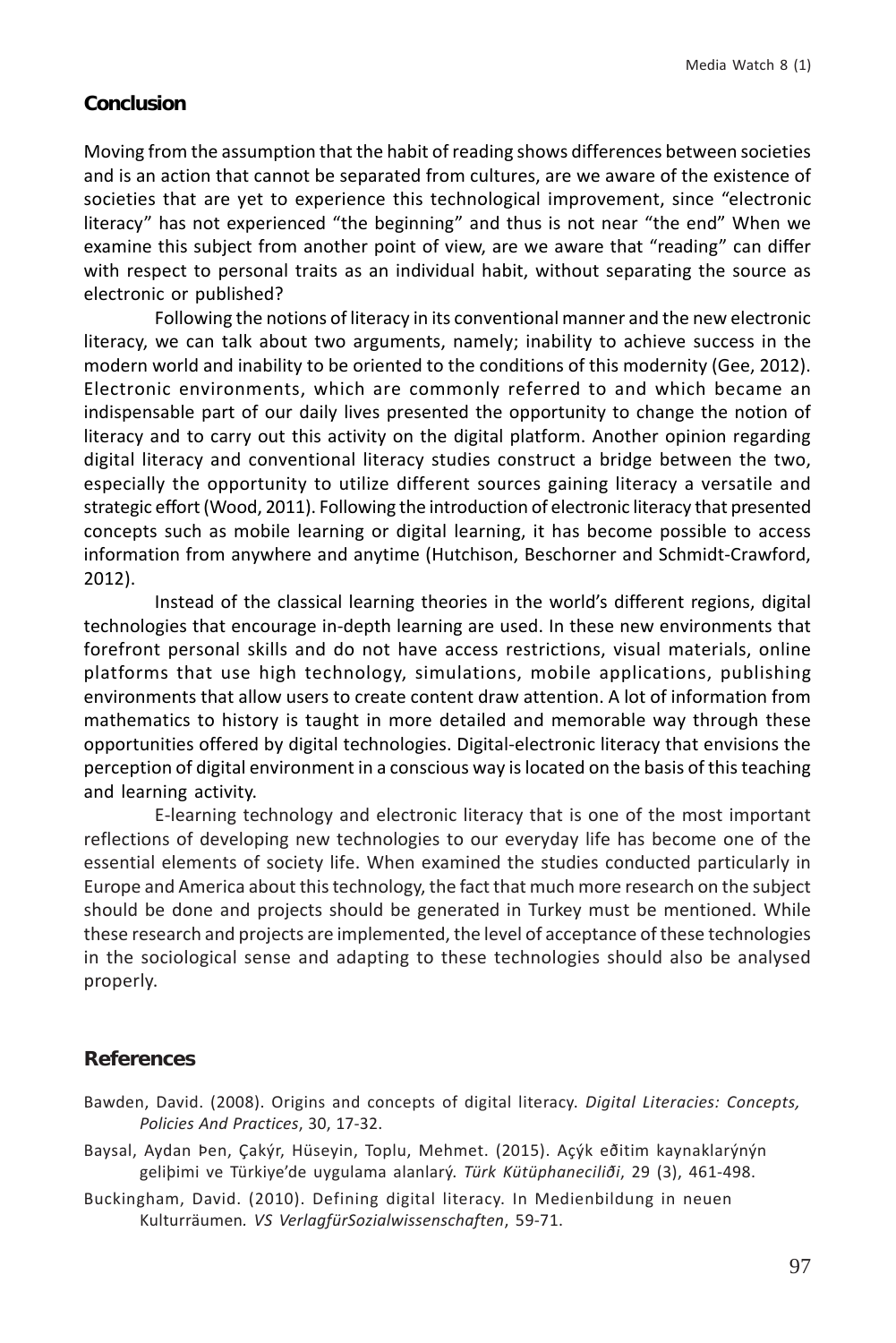- Dobson, Teresa, Willinsky, John. (2009). Digital literacy. *The Cambridge Handbook of Literacy,* David Olson, Nancy Torrance (ed.), Cambridge: Cambridge University Press.
- Eco, Umberto. (2012). *Yengeç adýmlarýyla, sýcak savaþlar ve medyatik popülizm*. Ýstanbul: Doðan Kitap.
- Gasouka, M., Kapaniaris, A., Arvanitidou, Z., Foulidi, X., &Raptou, E.(2014). Folk culture and dýgýtalenrýched books: the case study of thedýgýtalenrýchedtool "eanagnosýs". Serdar Arslan (çev.), *Çankýrý Karatekin Üniversitesi Karatekin Edebiyat Fakültesi Dergisi*, 4(1), 87-102.
- Gates, V., Jacobson, E., Degener, S. (2004). *Print literacy development.* USA: President and Fellows of Harvard College.
- Gee, J.Paul. (2012). The old and the new in the digital literacies". *The Educational Forum*, 76: 418-420.
- Gilster, Paul. (1997). *Digital literacy*. New York: John Wiley & SonsInc
- Gökdaþ, Ýbrahim, Kayri, Murat. (2005). E-öðrenme ve Türkiye açisindan sorunlar, çözüm önerileri. *Yüzüncü Yýl Üniversitesi Eðitim Fakültesi Dergisi*, 2 (2).
- Green, Hannah, Honnon, Celia, (2007). *Theirspace, educationfor a digitalgeneration*. London: Demos.
- Güneþ, Firdevs. (1994). Okur-yazarlýk kavramý ve düzeyleri. *Ankara Üniversitesi Eðitim Bilimleri Fakültesi Dergisi,* DOI: 10.1501/Egifak\_000000036827(2), 499-507.
- Hançer, Ahmet. (2010). Türkiye'de e-öðrenmenin bugünü ve geleceði. *Türkiye'de E-Öðrenme Geliþmeler ve Uygulamalar*. Gonca Telli Yamamato, Uður Demiray, Mehmet Kesim (Ed.),ISBN: 978-605-88891-2-5 Ankara: Cem Ofset
- Harste, Jerome C. (2003). What do we mean by literacy now? *Voices from the Middle*, 10 (3), 8-12.
- Hutchison, A., Beschorner, B., Schmidt-Crawford, D. (2012). The use of the ipad for literacy learning. *The Reading Teacher*, DOI: 10.1002/TRTR.01090, 66 (1), 15-23. Retrieved from: http://onlinelibrary.wiley.com/doi/10.1002/TRTR.01090/epdf
- Jones, Barbara, Flannigan, Suzanne. (2006). Connecting the digital dots: Literacy of the 21st century. *Educause Quarterly*, 29(2), 8-10.
- Keefe, Elizabeth B., Copeland, Susan. (2011). What is literacy? Thepower of a definition.*Research and Practice for Persons with Severe Disabilities*, 36 (3-4), 92-99.
- Korkmaz, Özgen, Çakýr, Recep, Tan, Serkan. (2015). Öðrencilerin e-öðrenmeye hazýr bulunuþluk ve memnuniyet düzeylerinin akademik baþarýya etkisi. *Ahi Evran Üniversitesi Kýrþehir Eðitim Fakültesi Dergisi,* 16 (3), 219-24.
- Kurbanoðlu, Serap. (2010). Bilgi okuryazarlýðý: Kavramsal bir analiz. *Türk Kütüphaneciliði*, 24 (4), 723-747.
- NSW Department of Education and Training, (2010). *Literacy learning and technology*. Retrieved from http://www.curriculumsupport.education.nsw.gov.au/literacy/ assets/pdf/packages/tech\_lit\_learn.pdf
- Önal, Ýnci. (2010). Tarihsel deðiþim sürecinde yaþam boyu öðrenme ve okuryazarlýk: Türkiye deneyimi. *Bilgi Dünyasý*, 11(1), 101-121.
- Öngöz, Sakine (2011). Bir öðrenme-öðretme aracý olarak elektronik kitap. *5th International Computer & Instructional Technologies Symposium*, 22-24 September 2011 Fýrat University. Retrieved from: http://web.firat.edu.tr/icits2011/papers/27727.pdf
- Pamuk, Sönmez, Çakýr, Recep, Ergun, Mustafa, Yýlmaz, Bayram, Ayas, Cemalettin. (2013). Öðretmen ve öðrenci bakýþ açýsýyla tablet pc ve etkileþimli tahta kullanýmý: Fatih projesi deðerlendirmesi. *Kuram ve Uygulamada Eðitim Bilimleri,* DOI: 10.12738/ estp.2013.3.1734, 13 (3), 1799-1822.